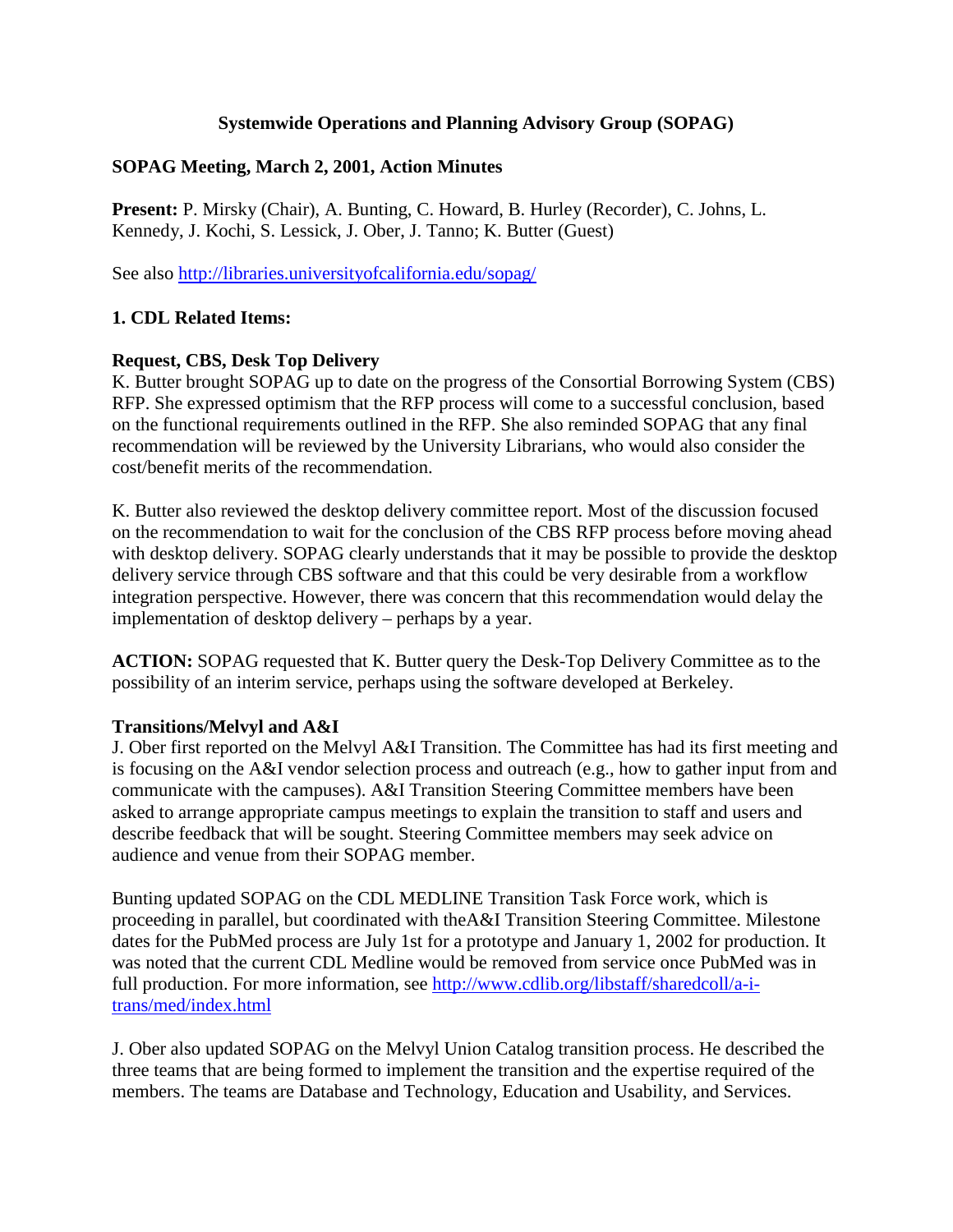**ACTION:** J. Ober will send an e-mail to SOPAG members requesting nominations for campus membership on the three Melvyl Union Catalog transition committees.

Finally, J. Ober requested that SOPAG, in its role as the Steering Committee for the Melvyl Union Catalog Transition consider a guideline on the ongoing loading of non-UC periodical records (e.g., from the Getty) into Melvyl.

**ACTION:** SOPAG endorsed the continued loading of non-UC periodical records into Melvyl, as long as these continue to come to the CDL in their current record format.

**Cataloging of State of California Internet documents using the Shared Cataloging Program** SOPAG reviewed and discussed the additional workload information it requested from the SCP Steering Committee.

**ACTION:** SOPAG reaffirmed its endorsement of the program to catalog State of California Internet documents using the SCP and recommends that the CDL pursue funding opportunities for this effort.

## **Luna/Insight Opportunity**

J. Ober presented a CDL document that discussed the potential licensing of important art & architecture image content available through LUNA (*Saskia* and *Hartill* collections), as well as the potential for the LUNA software to provide other image-based CDL services – perhaps in time, even a visual materials union catalog.

**ACTION:** SOPAG endorsed negotiations with LUNA to license their collections, as recommended by the JSC. If the LUNA software is the best method of providing access to the LUNA collections, this should also be addressed in the negotiations. However, SOPAG recommends that any expanded visual material services should be driven by program needs. Once these needs are defined, it can be determined whether the LUNA software, or some other vendor's software, is best suited to provide these services. SOPAG encouraged the CDL to provide leadership in identifying university-wide service needs for digital visual materials.

**Committee memberships (Tools and Services Working Group; Request Team)** SOPAG reviewed Tools and Services Working Groups progress report and updated charge. CDL seeks 2-3 replacements for open positions on this group.

**ACTION:** J. Ober will send an e-mail to SOPAG members describing the expertise needed to fill the vacancies on the Tools and Services Working Group and solicit nominations from the campuses.

J. Ober also alerted the group that we will need replacements for Karen Butter and Tammy Dearie on the CDL Request Project Team. SOPAG wishes to thank both Karen and Tammy for their commendable service on this important team. The CDL is looking for replacements with project management and facilitation expertise, and/or demonstrated knowledge of UC ILL policies and procedures.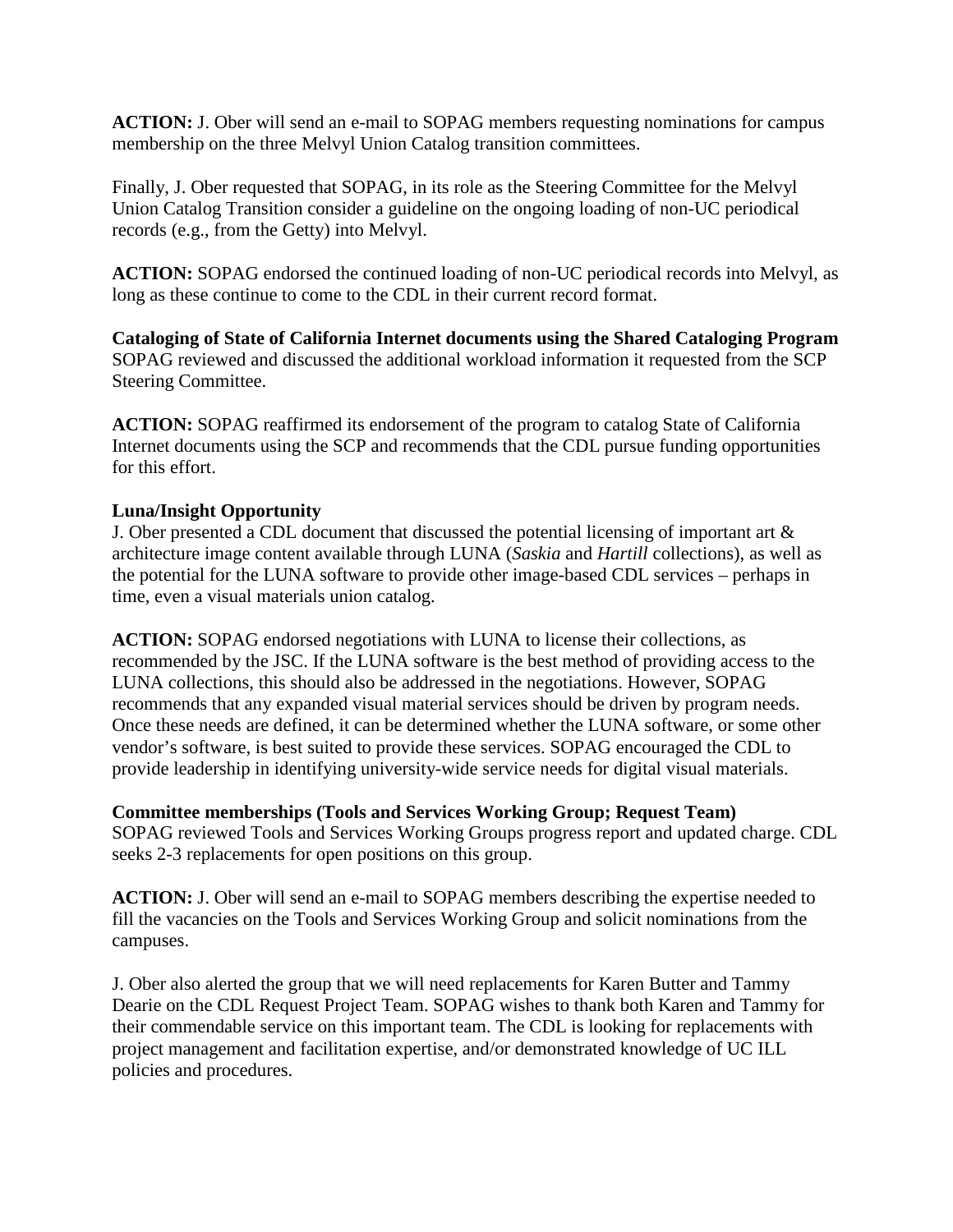**ACTION:** J. Ober will send an e-mail to SOPAG members requesting nominations for candidates to replace Karen and Tammy.

# **Intersections between the CDL advisory/working groups and SOPAG groups**

This discussion was deferred to a future meeting

## **2. Workshops:**

#### **Develop guidelines for workshops**

S. Lessick presented the draft guidelines she developed for groups that wish to request SOPAG endorsement and/or funding for workshops.

**ACTION:** SOPAG reviewed the workshop guidelines and approved them, as modified in this discussion. S. Lessick will revise the guidelines and have them posted on the SOPAG website. Once they are posted, P. Mirsky will bring these to the attention of the All Campus Committee Chairs. Posted at

<http://libraries.universityofcalifornia.edu/sopag/SOPAGworkshopguidelines.html>

## **Metadata Workshops**

The SOPAG discussion on Metadata Workshops uncovered two separate needs: 1) more general metadata training and; 2) specialized metadata training for digital library developers and project managers (e.g., metadata use in the CDL Object Standard and the Open Archives Initiative).

## **ACTION: Mirsky will review the SOPAG discussion with Millsap and determine next steps.**

## **Copyright Workshop--proposal**

SOPAG discussed the Copyright Workshop Proposal, presented by S. Lessick, and voiced some concern over the broad scope of the topic and audience addressed

**ACTION:** S. Lessick will take SOPAG's comments on revising and re-thinking the proposal back to the workshop's developers.

## **3. HOPS--draft charge for the TF on Digital Reference Service:**

**ACTION:** The charge, as presented by S. Lessick, was endorsed by SOPAG and will be sent to the University Librarians for their approval. S. Lessick will send an e-mail to SOPAG members to solicit nominations.

## **4. Task Force on CRL Future Directions--follow up to ULs action:**

The final report was submitted to the University Librarians and the Task Force was discharged with thanks. No further action is required.

## **5. ULs Advisory Structure:**

## **SOPAG membership**

**ACTION:** P. Mirsky will send the UL's Steering Committee the names of the SOPAG members who are at the end of their terms. She will also itemize the expertise SOPAG would like in new members to ensure proper balance of functional representation within the group.